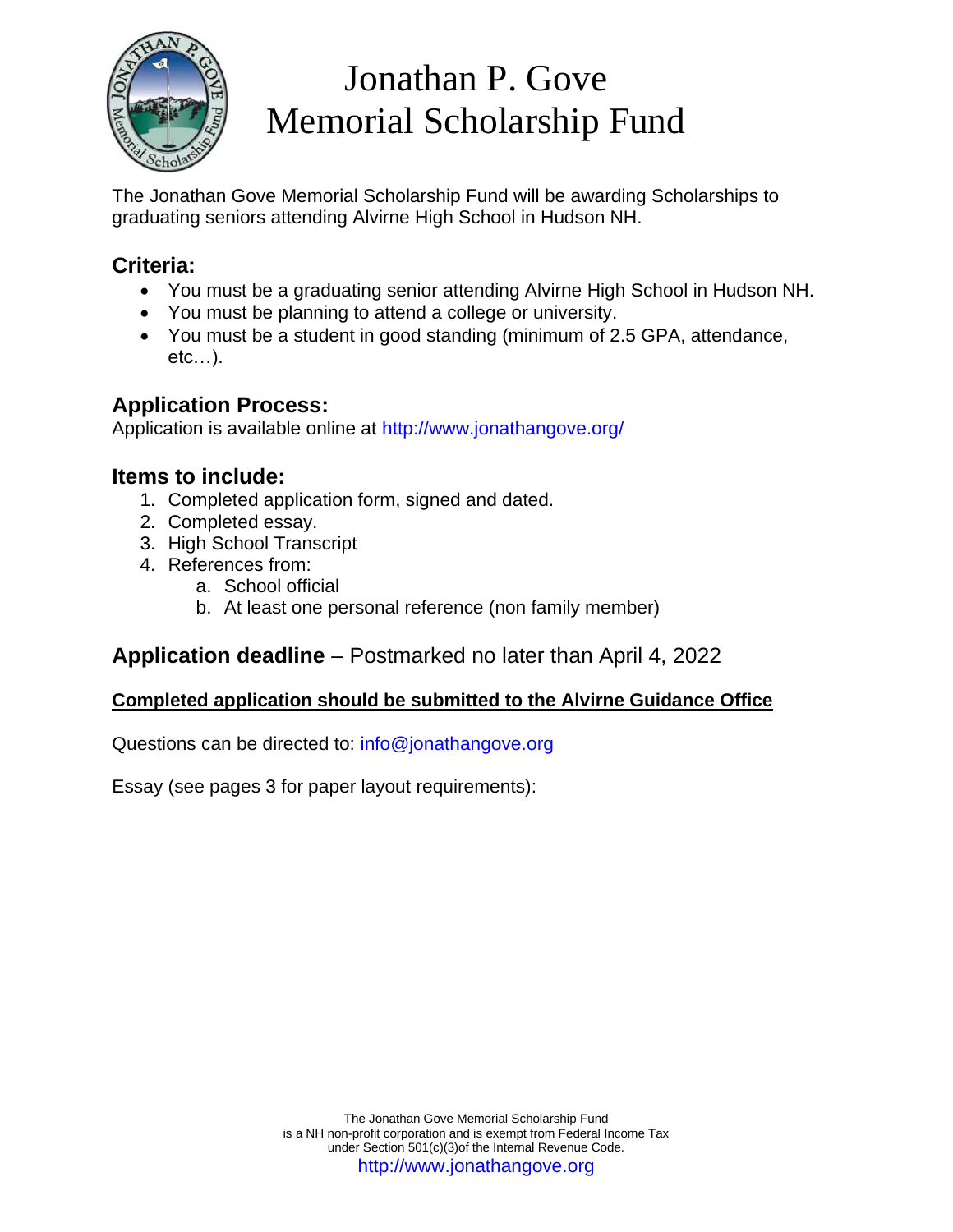

### Jonathan P. Gove Memorial Scholarship Fund

### **Application for Educational Scholarship**

| Name: ________ |       |                                                                            |          |
|----------------|-------|----------------------------------------------------------------------------|----------|
|                | First | Middle Initial                                                             | Last     |
| Address:       |       |                                                                            |          |
|                | #     | <b>Street</b>                                                              |          |
|                |       |                                                                            |          |
|                | City  | <b>State</b>                                                               | Zip Code |
|                |       |                                                                            |          |
|                |       | List the school(s) you are applying to and course of study you may pursue: |          |
|                |       |                                                                            |          |
|                |       |                                                                            |          |
|                |       |                                                                            |          |
|                |       |                                                                            |          |
|                |       |                                                                            |          |
|                |       |                                                                            |          |
|                |       |                                                                            |          |

### **Essay (see page 3 for paper layout requirements):**

Jonathan was very goal oriented and filled with good spirit. It is the Foundations mission to keep Jonathan's spirit alive.

Visit Jonathan's website (www.jonathangove.org) and reflect upon his life and experiences that made him the unique caring person he was.

Now, write an essay explaining any of your experiences in the community, school, sports, employment and family and how any one or more of those experiences have impacted your life, you as a person and the future goals you may set for yourself.

| Signature: | Date:                                       |
|------------|---------------------------------------------|
|            | The Jonathan Gove Memorial Scholarship Fund |

is a NH non-profit corporation and is exempt from Federal Income Tax under Section 501(c)(3)of the Internal Revenue Code. http://www.jonathangove.org